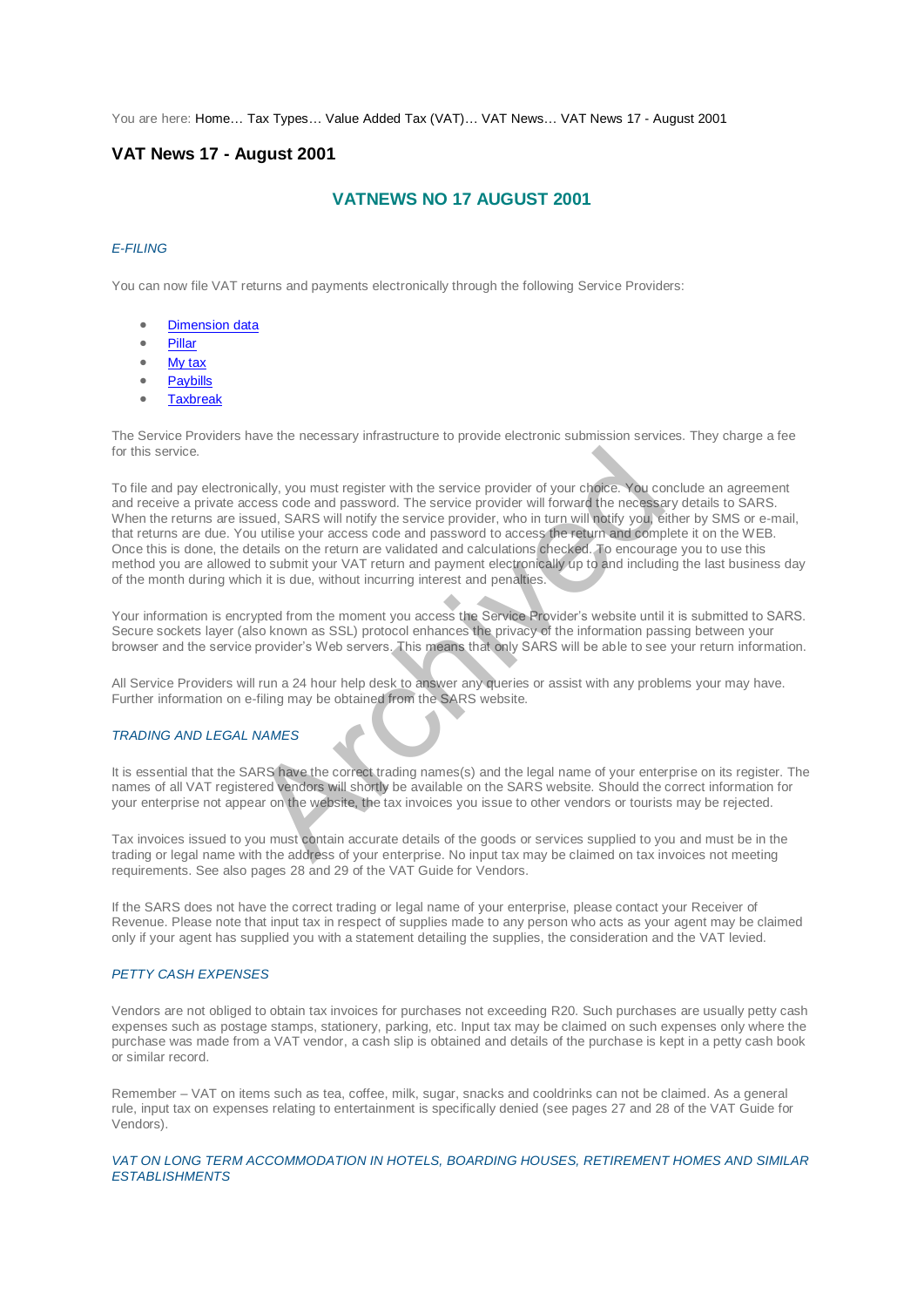The special provisions contained in the VAT Act relating to the calculation of VAT by hotels, residential hotels and similar establishments will change from 1 October 2001.

Where a person stays for longer than 28 days in any hotel, guesthouse, inn, boarding house, retirement home, or similar establishment, only 60% of an all inclusive charge for accommodation and domestic goods or services will be subject to VAT. Domestic goods and services includes meals, furniture, fittings, telephone, television, radio, cleaning, maintenance, electricity, gas, air conditioning and heating, where included as part of the accommodation supplied.

Any domestic goods and services, or other goods and services charged or supplied separately, i.e. where they are not included in the tariff, will attract VAT at 14%.

VAT will be calculated on the full tariff only if the person stays for 28 days or less – see example 1. However, where a person books in for a continuous unbroken period of longer than 28 days, VAT is charged on 60% of the bill from the first day – see example 2.

Example 1:

Mr Ramphal moves in to a retirement home on 1 October 2001 as his new permanent residence. The monthly charge is R4000 (before VAT is calculated) which includes all meals. The home charges R100 per month extra for birthday teas. Mr Ramphal's monthly account is as follows:

| Accommodation for 1 - 31 October:                                                                              | R4000               |
|----------------------------------------------------------------------------------------------------------------|---------------------|
| $R4000 \times 60\% = R2400$                                                                                    | 336                 |
| VAT @ 14% on R2 400                                                                                            | 100                 |
| Teas                                                                                                           | 14                  |
| VAT @ 14% on additional charge of R100                                                                         | R4 450              |
| Total payable (including VAT)                                                                                  |                     |
| Should Mr Ramphal pass away during the first month of his stay, the account may still be calcula<br>first day. |                     |
| Example 2:                                                                                                     |                     |
| Mr Makgoba makes a reservation at Karl's Boarding House for 34 days. At the end of his stay, hi                |                     |
| Accommodation (including dinner and breakfast)                                                                 | R <sub>14</sub> 000 |

Should Mr Ramphal pass away during the first month of his stay, the account may still be calculated at 60% from the first day.

Mr Makgoba makes a reservation at Karl's Boarding House for 34 days. At the end of his stay, his account is as follows:

| Accommodation (including dinner and breakfast)<br>35 days @ R400 per day | R14 000             |
|--------------------------------------------------------------------------|---------------------|
| VAT: R14 000 x 60% = R8 400 x 14%                                        | 1 1 7 6             |
| Total payable (including VAT)                                            | R <sub>15</sub> 176 |

Remember: VAT will be leviable at 14% on the whole amount of any extra charges, e.g. his bar account.

If you have a monthly tax period, or a tax period ending November 2001 (i.e. October and November 2001) you can simply follow the new formula (Blocks 5, 6, 8 and 9 of the VAT 201 return).

If your tax period is for September and October 2001, use the existing method for September 2001 and the new method for October 2001. Insert the meals portion for September in block 7 and the accommodation portion for September and the full charge for October 2001 in block 5 – see example 3.

Example 3: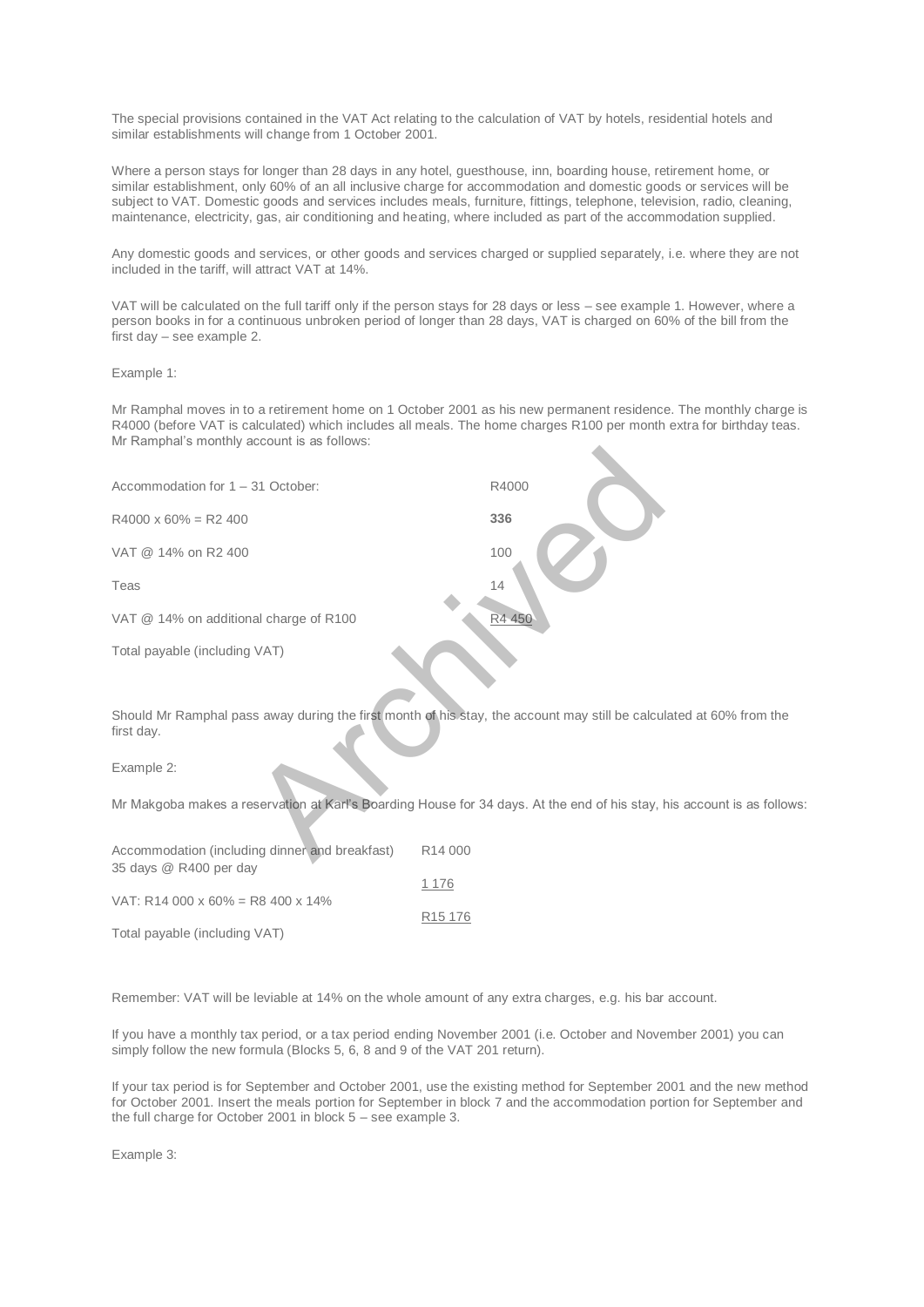The Champagne Hotel is registered for VAT according to category B. The following is available for the October 2001 tax period: (meals are included in the tariff)

September 2001

| Accommodation longer than<br>45 days                    |                                                       | R1 000.00 |
|---------------------------------------------------------|-------------------------------------------------------|-----------|
| Meals                                                   | 20\% of R1 000 = R200 x 14\%                          | 28.00     |
| Accommodation                                           | $(R1 000 - R200) R800 \times 60\% = R480 \times 14\%$ | 67.20     |
| October 2001                                            |                                                       | R1 000.00 |
| Accommodation longer than R1 000 x 60% x 14%<br>28 days |                                                       | 84.00     |

The vendor will show R28.00 at block 7 and R151.20 (that is R67.20 + R 84.00) at block 5 on the VAT 201 return.

#### *DIESEL REFUNDS*

SARS introduced the Diesel Refund System on 4 July 2001 whereby a refund on the fuel and/or road accident levies paid on diesel by certain qualifying industries is provided for. These industries are:

- Farming Commercial fishing
- Mining Offshore mining
- **•** Forestry NSRI
- Coastal shipping Rail

The concession is as follows:

On land ( farming, forestry and mining) 42.1 cents per litre on 80% of purchases

Offshore (commercial fishing, coastal shipping, offshore mining and NSRI)

97.5 cents per litre on 100% of purchases

Rail ( rail freight hauliers) 16.5 cents per litre on 100% of purchases

If you are eligible to make such claims, you must complete a registration form (VAT101D) at your local Receiver of Revenue or register on-line at the SARS website. You will receive a VAT 103 notice to confirm your diesel registration. SARS will provide you with a special VAT 201 return, which provides space for claiming your refund. Remember – diesel refunds can be claimed only if you obtain and retain valid tax invoices. Cash slips are not acceptable. The System on 4 July 2001 whereby a refund on the fuel and/or<br>
in qualifying industries is provided for. These industries are:<br>
The fuel and/or<br>
the mercial fishing<br>
I<br>
Illows:<br>
shing, coastal shipping offshore<br>
Shing, coa

More information, as well as a guide may be obtained from the SARS Website.

## *TRANSFER PAYMENTS*

Uncertainty exists as to whether payments made to vendors by Government departments should be accounted for at the 14% or at the zero rate. Where a Government or provincial department makes a payment to a vendor and will not receive any goods or services in return, such a payment is known as a transfer payment.

The term "transfer payment" refers to amounts which a department has budgeted for, and pays over to other institutions or persons. The relevant department may not, however, receive any goods or services in return for these payments. Transfer payments to vendors qualify for the zero-rating when the vendor supplies goods or services to some other person with funds received from the State.

#### Example:

The Department of Housing enters into a contract with Rakau Construction for the erection of 200 low cost houses which are handed over to underprivileged persons. The payment received by Rakau Construction will be subject to VAT at the zero rate.